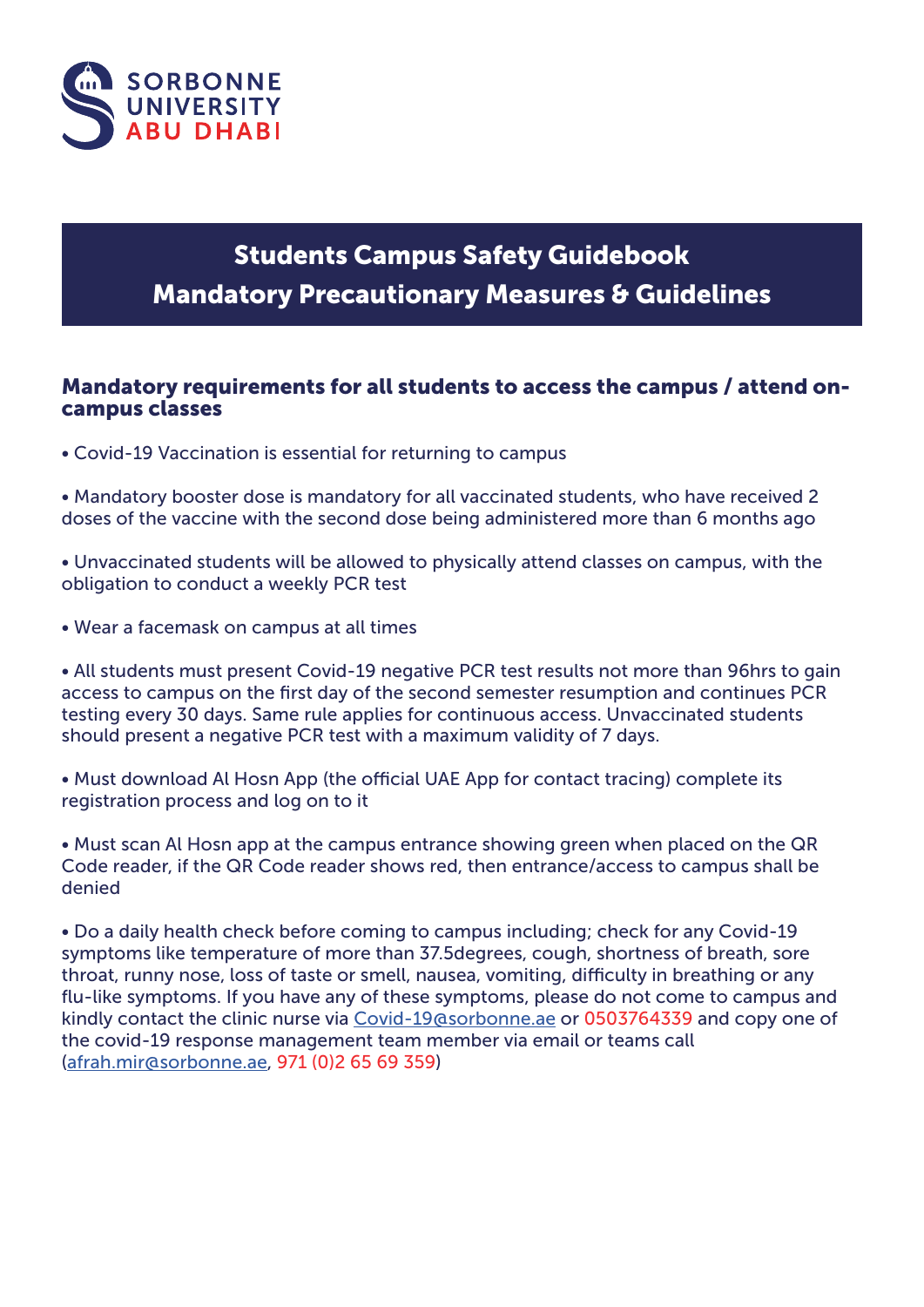### Covid-19 campus safety precautions and guidelines

- Everyone coming to campus is required to bring with them an extra facemask
- Everyone on campus must always maintain a safe physical distance
- Thermal cameras are installed at all campus building entrances; checking body temperature, if your body temperature goes beyond 37.5 degrees, access shall be denied. Students are allowed to use any of the designated entrances, Main campus Entrance and Entrance between building 2 & 3
- Everyone is required to frequently wash their hands for at least 20 seconds
- Students are allowed to use the prayer rooms with their own prayer rug, use of facemask and a safe physical distance
- Security will monitor & enforce physical distancing and the use of facemask, in case any attempt to violate covid-19 safety protocols
- Students are required to report any suspected case of Covid-19 on campus to the clinic nurse via Covid-19@sorbonne.ae or call 0503764339

• All Covid-19 cases (positive & close contact cases) should be directed to the clinic nurse via Covid-19@sorbonne.ae

### Residences Covid-19 safety precautions

It is important that every resident comply with these rules and stay informed of any changes in order to minimize the potential spread of Covid-19.

Services, amenities, and rules may change on an ongoing basis and at short notice, according to the developing circumstances and updates from local authorities.

#### Screening:

All SUAD residents are required be fully vaccinated, also scan their Al Hosn app at the reception which must show green before granting access to the residence

#### Understanding symptoms:

Each resident must assess themselves on a daily basis for any Covid-19 symptoms; a list of Covid-19 symptoms can be found on NCEMA's Website

#### Self-assessment

A resident who is ill or believes that he has Covid-19 symptoms or have been exposed to Covid-19, must conduct a self-assessment of Covid-19 immediately and call the clinic 24/7 number 0503764339 and the resident officer during working hours (please refer to the table "Covid-19 response management team members"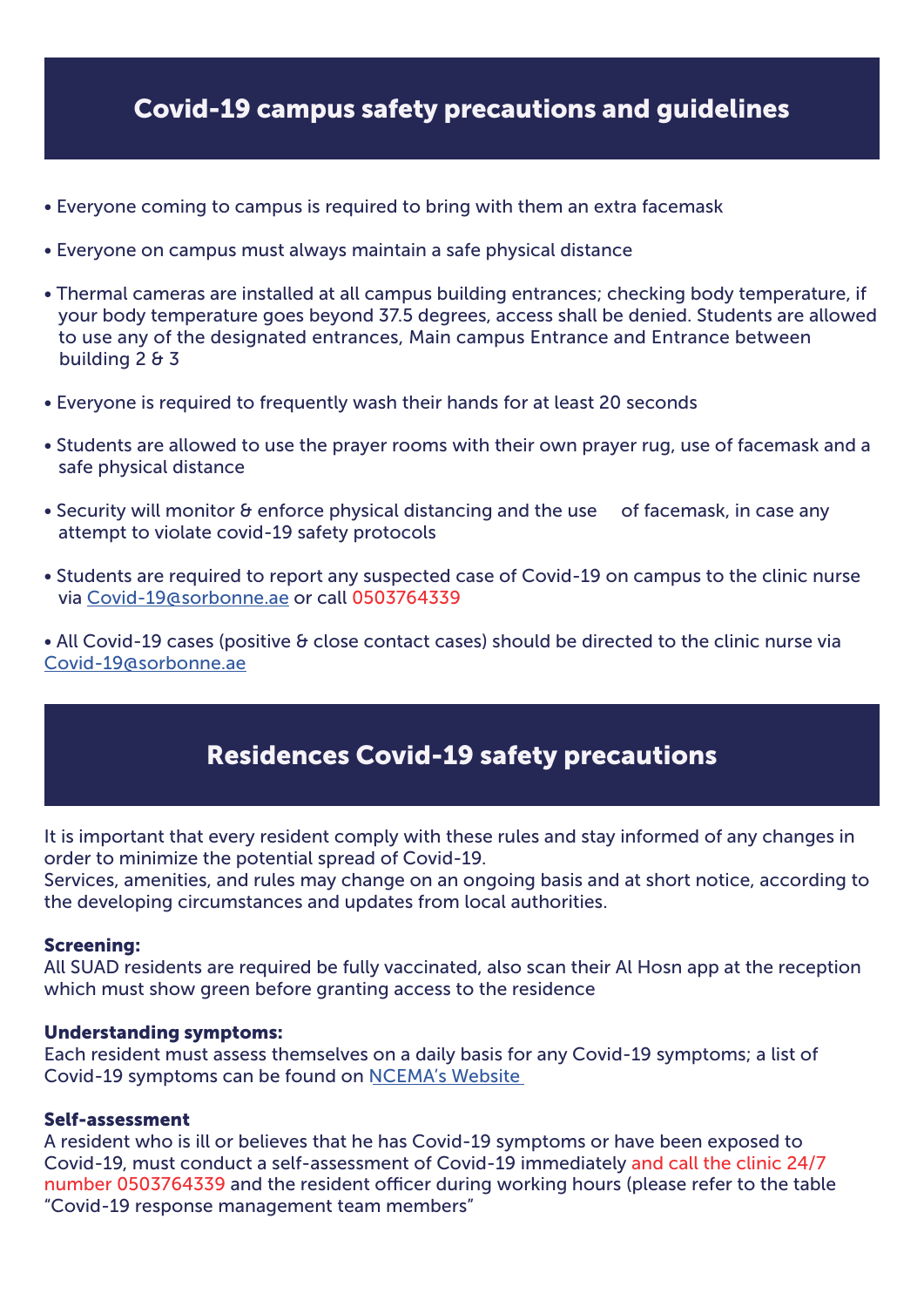#### Getting tested

If a resident is exhibiting Covid-19 symptoms, resident must call the clinic 24/7 number. If it is after working hours, resident should self-isolate immediately inside his/her room, and wait for further instructions.

#### Self-isolation rules for students

While in self-isolation, a resident is prohibited from accessing or using common areas or shared residence facilities, including (but not limited to) laundry rooms, front desk, fitness rooms, study spaces and the kitchen

Individuals entering self-isolation accommodation (E.g. to retrieve groceries or meals) must wash their hands immediately before doing so, and wear a facemask at all times, maintain a safedistance and avoid physical contact with others

#### Following signage

 Residents must follow relevant signage and floor markings. Examples include (but are not limited) to occupancy limits, amenity space closures, and requirement to wear facemask or other recommended precautions.

#### Wearing masks

Wearing of mask is not required inside the residence room, however, when stepping outside of the room residents are required to wear a facemask.

### Covid-19 quarantine and isolation

- Positive case shall quarantine for 10 days as per DOH and conduct PCR testing as per NCEMA guidelines
- Close contact case shall test on day 1 and day 7 from the date of exposure without quarantine

Please visit the website for all latest updates on testing procedures from NCEMA

#### • Isolation rooms on campus

Isolation rooms are available and equipped in compliance with relevant government guidelines. We have isolation rooms in the clinic, residences, and the sports building.

NB: Above information may be changed or updated on regular basis as per latest updates and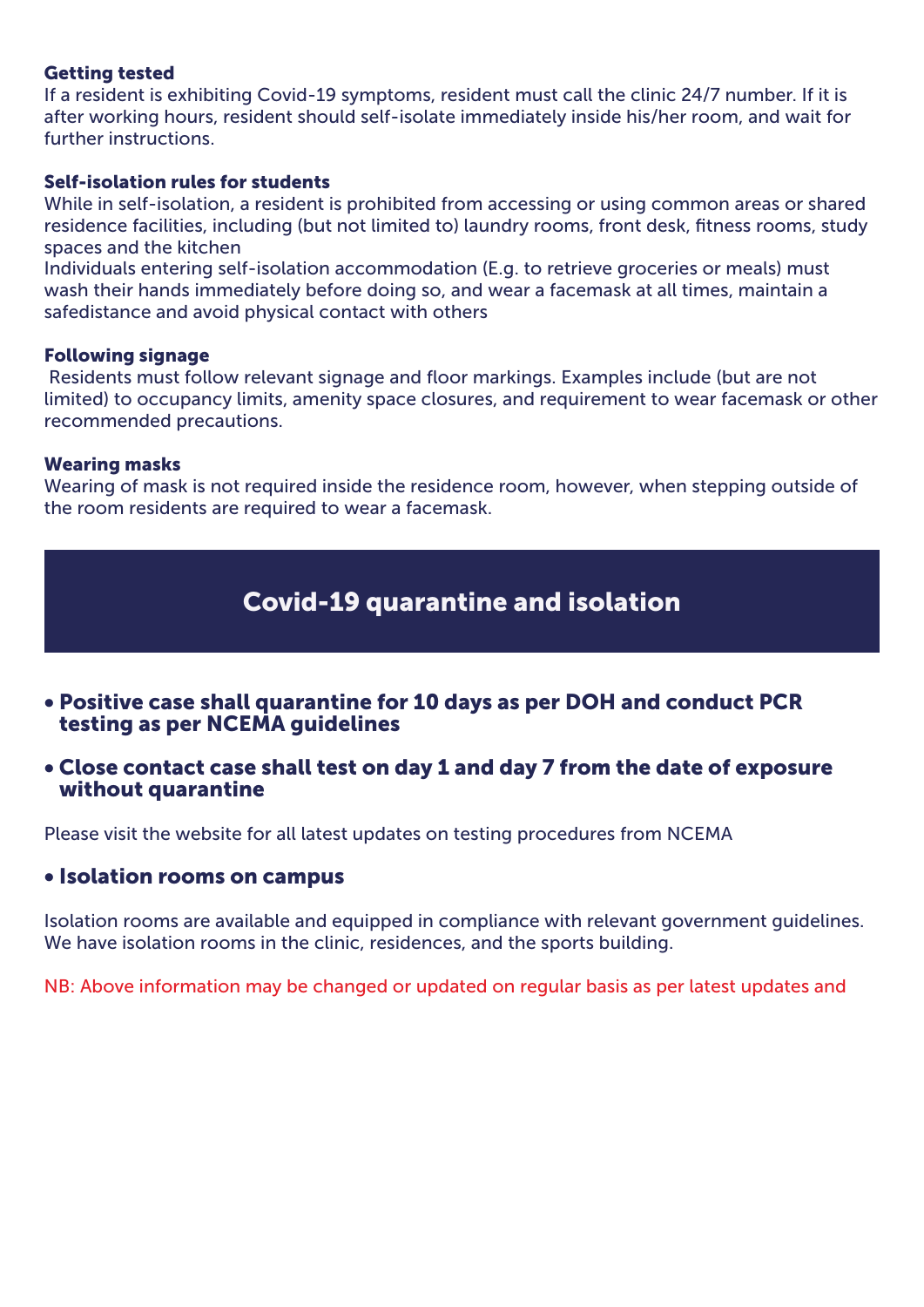### Covid-19 incident management on campus

#### guidance from DOH, NCEMA and other regulatory authorities.

Response management team handles all Covid-19 incident cases on campus and off cam- pus, positive case and close contact cases. All Covid-19 incidents should be notified to the designated contacts of the Covid-19 response management team. After working hours for any emergency cases, residence students should call the clinic 24/7 number on 0503764339.

| Covid-19 response management team member |                             |                                                           |
|------------------------------------------|-----------------------------|-----------------------------------------------------------|
| Category                                 | <b>Email and teams call</b> | Telephone contact during work<br>hrs. $(9:00am - 4:30pm)$ |
| Exposure on & off campus                 | afrah.mir@sorbonne.ae       | $T: +971(0)26569359$                                      |
| <b>Exposure in dormitory</b>             | sylva.hardan@sorbonne.ae    | $T: +971$ (0)2 65 69 749                                  |

# Covid-19 social responsibilities

As a community, all SUAD students and employees need to play their part in supporting the university and local authorities by adhering to the health and safety regulations and measures including:

• Wearing a facemask in offices, classrooms, cafeteria, and library, study spaces and common areas at all times

• Complying with safe physical distance on campus

• Washing hands frequently for at least 20 seconds and if possible, carrying a portable hand sanitizer at all times

• Conduct a daily health check before coming to campus, check for any Covid-19 symptoms like a temperature of more than 37.5degrees, cough, shortness of breath, sore throat, runny nose or flu, loss of taste or smell, nausea, vomiting and difficulty in breathing. If you have any of these symptoms please do not come to campus and call the Covid-19 response management team

• We all need to watch out for each other, report any suspected case of Covid-19 on campus to the Covid-19 response management team

• All staff, faculty and students living, studying or working on campus must be tested every 30 days unless SUAD management announces further updates on the frequency of testing